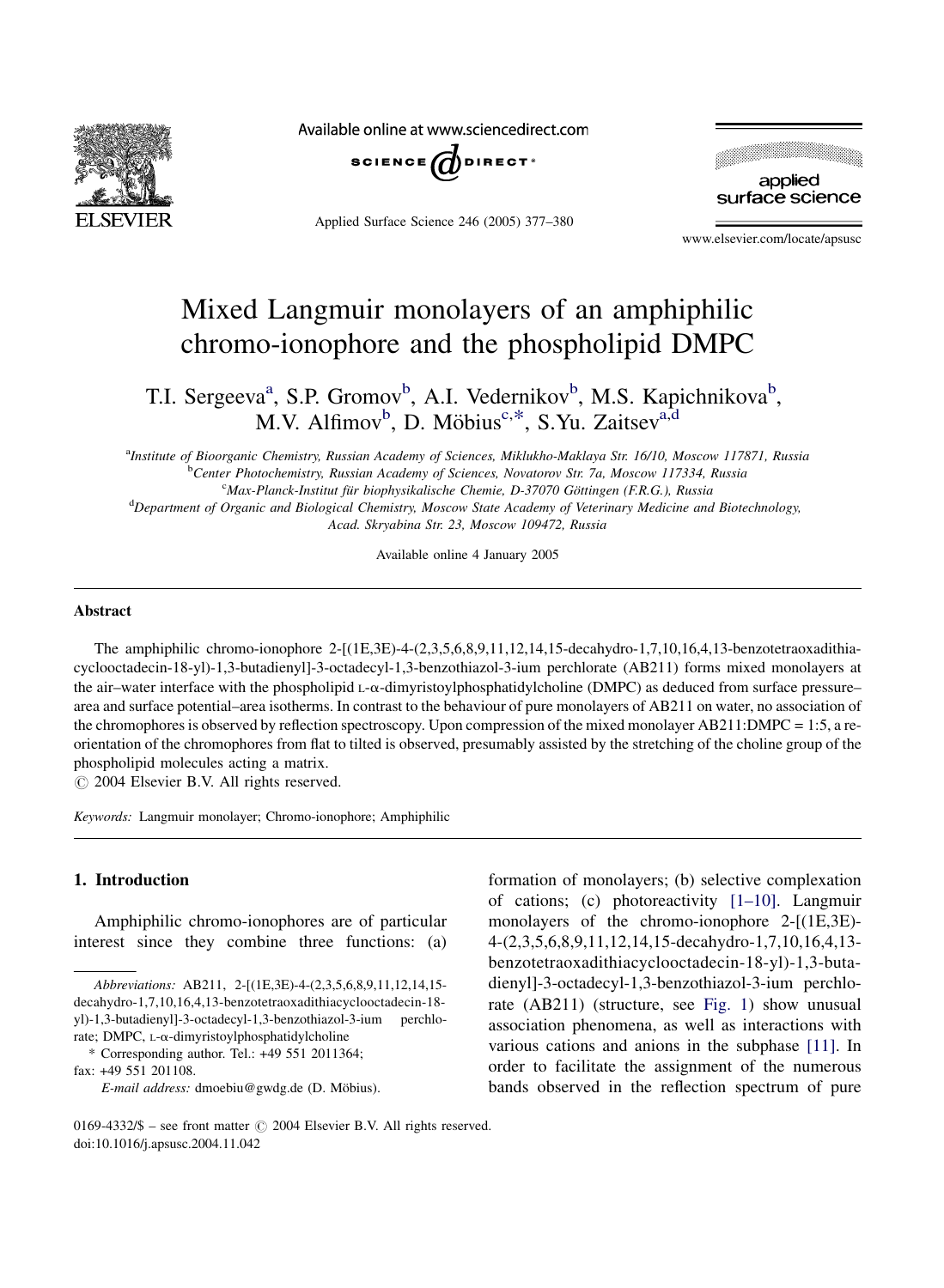AB211 monolayers on water, it is necessary to measure the spectrum of the monomer at the air–water interface. Further, such measurements may provide information on the orientation of the transition moments at the air–water interface. A simple strategy to approach this goal is the formation of twocomponent monolayers with AB211 embedded in an appropriate matrix. Monolayers with chromoionophore monomers are of particular practical interest since irreversible photo-dimer formation is avoided, and reversible cis–trans isomerization the only photo-transformation besides irreversible processes leading to photo-degradation. Reversible photo-isomerization may enable one to switch complexation of the ionophore. Such controlled reversible complex formation is potentially useful for waste water treatment and metal ion enrichment. Here, we report on the study of two-component monolayers using the phospholipid L-a-dimyristoylphosphatidylcholine (DMPC) as matrix.

### 2. Experimental

## 2.1. Materials

The benzo-dithia-18-crown-6 butadienyl dye AB211 has been prepared by condensation of 2 methyl-3-octadecyl-benzthiazolium perchlorate with dithia-18-crown-6 ether cinamylaldehyde [\[11\].](#page-3-0) The  $phospholipid$  L- $\alpha$ -dimyristoylphosphatidylcholine (99%+) was purchased from Sigma and used without further purification. The water has been cleaned with a Milli-Q filtration unit of Millipore Corp. (specific resistance: 18 M $\Omega$  cm, surface tension: 72.7 mN/m at  $20^{\circ}$ C).

## 2.2. Methods

The surface pressure  $(\pi)$ –molecular area (A) and surface potential  $(\Delta V)$ –molecular area isotherms of dye monolayers were recorded using a rectangular trough (dimensions:  $11 \text{ cm} \times 36 \text{ cm} \times \text{ cm}$ ) made from poly(tetrafluoroethylene) equipped with a 15 mm wide filter paper Wilhelmy balance and vibrating plate condenser (with Pt plate, operating at 400 Hz, 1.5 cm diameter). A volume of about  $35 \mu L$ of the 1 mM solutions of AB211, DMPC, and of mixtures AB211:DMPC, respectively, in chloroform was spread onto water  $(21 \degree C)$ , and after 10 min relaxation the monolayers were compressed by moving the barrier with constant speed reducing the surface area by about  $16.1 \text{ cm}^2/\text{min}$ . Reflection spectra of the mixed monolayers at constant surface pressure were measured under normal incidence of light with a modified spectrometer of the type described earlier [\[12\]](#page-3-0) and plotted as the difference  $\Delta R_n$  of the reflectivities of the monolayer-covered surface and the bare water surface, normalized with respect to the surface density of AB211.

#### 3. Results and discussion

Surface pressure–area,  $\pi$ –A (top), and surface potential–area,  $\Delta V$ –A (bottom), isotherms of Langmuir monolayers of the pure AB211 (curve 1), DMPC (curve 2), and of the mixture  $AB211:DMPC = 1:5$ (curve 3) are shown in [Fig. 1](#page-2-0). It is obvious that the isotherms of the mixture (curve 3) differ from the average that may be calculated using the isotherms of the pure components (i.e. no additivity of the molecular area or the surface potential). This is an evidence of mixing of the components in the Langmuir monolayer at the air–water interface. It is remarkable that the surface potential of the twocomponent monolayer  $AB211:DMPC = 1:5$  is much more positive than that of the pure components for areas  $A < 1$  nm<sup>2</sup>, when the surface pressure is starting to increase upon compression. This points to a particular organization of the monolayer, possibly with a larger separation of the counter ion of AB211 from the positively charged benzothiazolium part of the chromophore.

The average area per molecule taken from the  $\pi$ –A isotherms in [Fig. 1](#page-2-0) and others (not shown) at the ratios 1:1, 1:3, and 1:8 are plotted versus the molar fraction of AB211 in [Fig. 2](#page-2-0) for the surface pressures 10 mN/m (squares) and 20 mN/m (circles). The straight lines represent an ideal behaviour, and the deviations from such behaviour are clearly seen. Therefore, the phospholipid DMPC seems to be a matrix for AB211 that may inhibit molecular association of the chromo-ionophore molecules in Langmuir monolayers.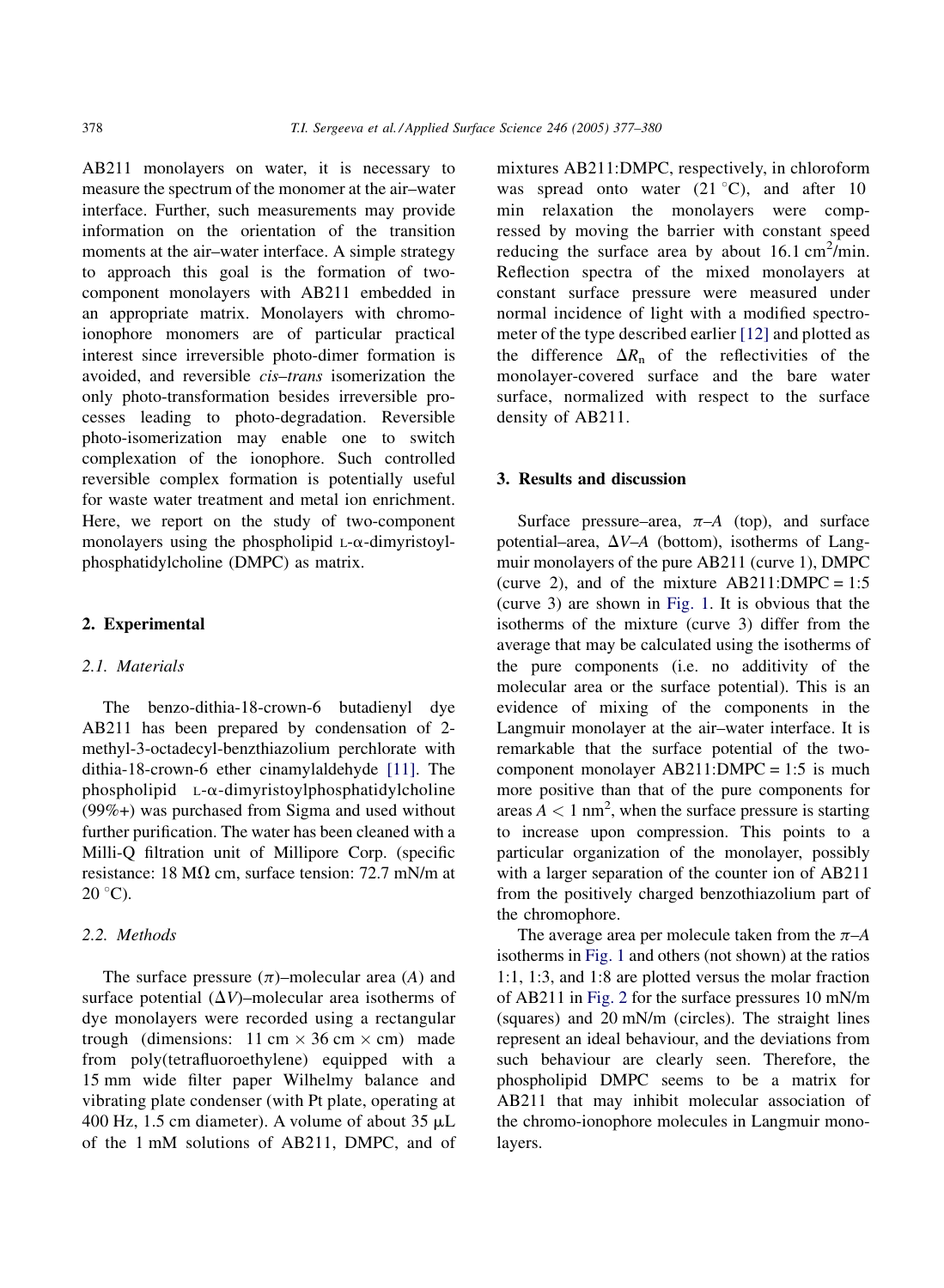<span id="page-2-0"></span>

Fig. 1. Surface pressure-area ( $\pi$ –A, top) surface potential-area ( $\Delta V$ – A, bottom) isotherms at the air–water interface of (1) AB211; (2) DMPC; (3) AB211:DMPC = 1:5; 20 °C.

Molecular association in Langmuir monolayers is easily detected by measuring reflection spectra. Fig. 3 shows the reflection specta  $\Delta R_n(\lambda)$  of the monolayer  $AB211:DMPC = 1:5$  at the air-water interface at the surface pressures 1, 5, 10, 15, and 20 mN/m (from top to bottom). For comparison, the absorption spectrum of AB211 in solution (solvent acetonitrile, concentration  $5.74 \times 10^{-5}$  M; 2 mm cuvette) is also shown. The reflection spectra have been normalized with respect to the surface density of AB211. The reflection spectrum measured at 1 mN/m closely resembles that of the solution. Therefore, the chromo-ionophore molecules do not associate in the mixed monolayer with DMPC as a matrix, in contrast to the behavior in pure AB211 monolayers. With increasing surface



Fig. 2. Average areas at 10 mN/m (squares) and 20 mN/m (circles) of monolayer at the air–water interface of AB211, DMPC, and AB211:DMPC = 1: $r$ ,  $r = 1$ , 3, 5, 8 plotted vs. molar fraction of AB211; clear deviations from ideal behavior (indicated by the straight lines); 20 $\degree$ C.

pressure, the maximum value of  $\Delta R$ <sub>n</sub> is decreasing, and the wavelength of the maximum is shifted from 465 nm (1 mN/m) to 452 nm (20 mN/m). The shift to shorter waves is attributed to a small fraction of AB211 forming dimers [\[13\].](#page-3-0) The reduction of the maximum signal must be attributed to a chromophore tilt. Indeed, the value of  $\Delta R_n$ , measured at 1 mN/m, coincides with that calculated from the extinction coefficient in solution and the area per AB211, assuming statistical orientation of the transition moment in the layer plane [\[14\].](#page-3-0) Disregarding partial



Fig. 3. Absorption spectrum of AB211 in solution (solvent acetonitrile,  $5.74 \times 10^{-5}$  M; 2 mm) and reflection spectra of the monolayer  $AB211:DMPC = 1:5$  at the air-water interface at different surface pressures indicated; the reflection spectra were normalized to same surface density of AB211 according to  $\Delta R_{\text{n}} = \Delta R_{\text{measured}} A_{\text{AB211}}$ .